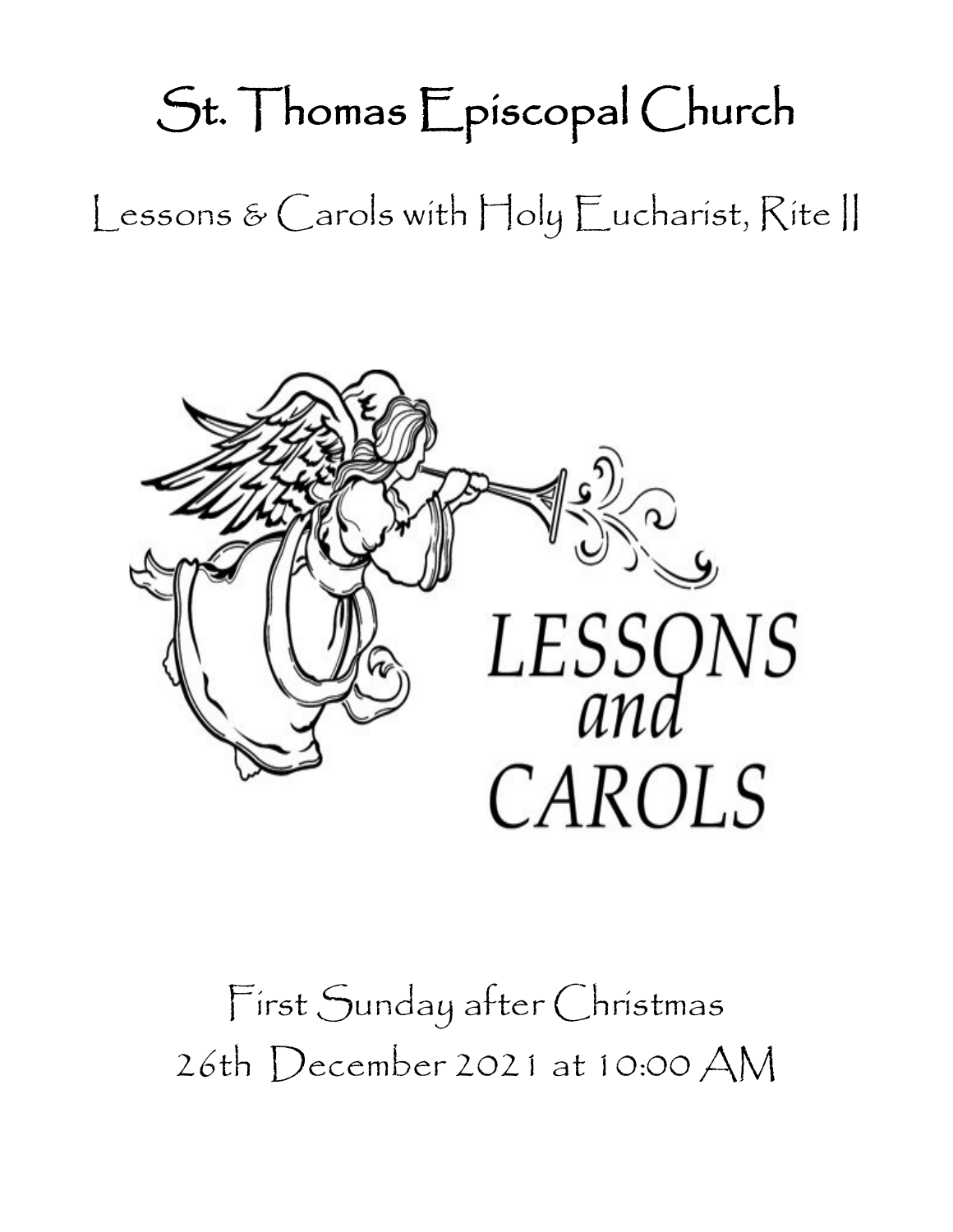# **THE WORD OF GOD**

### **Entrance Hymn:** Once in Royal David's City **Hymnal #102, v.v. 1 & 2**

Once in royal David's city stood a lowly cattle shed, where a mother laid her baby in a manger for his bed: Mary was that mother mild, Jesus Christ her little child.

He came down to earth from heaven who is God and Lord of all, and his shelter was a stable, and his cradle was a stall; with the poor, the scorned, the lowly, lived on earth our Savior holy.

### A Bidding Prayer

Dear People of God: In this Christmas Season, let it be our duty and delight to hear once more the message of the Angels, to go to Bethlehem and see the Son of God lying in a manger.

Let us hear and heed in Holy Scripture the story of God's loving purpose from the time of our rebellion against him until the glorious redemption brought to us by his holy Child Jesus, and let us make this place glad with our carols of praise.

But first, let us pray for the needs of his whole world, for peace and justice on earth, for the unity and mission of the Church for which he died, and especially for his Church in our country and in this city.

And because he particularly loves them, let us remember in his name the poor and helpless, the cold, the hungry and the oppressed, the sick and those who mourn, the lonely and unloved, the aged and little children, as well as all those who do not know and love the Lord Jesus Christ.

Finally, let us remember before God his pure and lowly Mother, and that whole multitude which no one can number, whose hope was in the Word made flesh, and with whom, in Jesus, we are one for evermore. **Amen.**

The Almighty God bless us with his grace; Christ give us the joys of everlasting life, and to the fellowship of the citizens above may the King of Angels bring us all. **Amen.**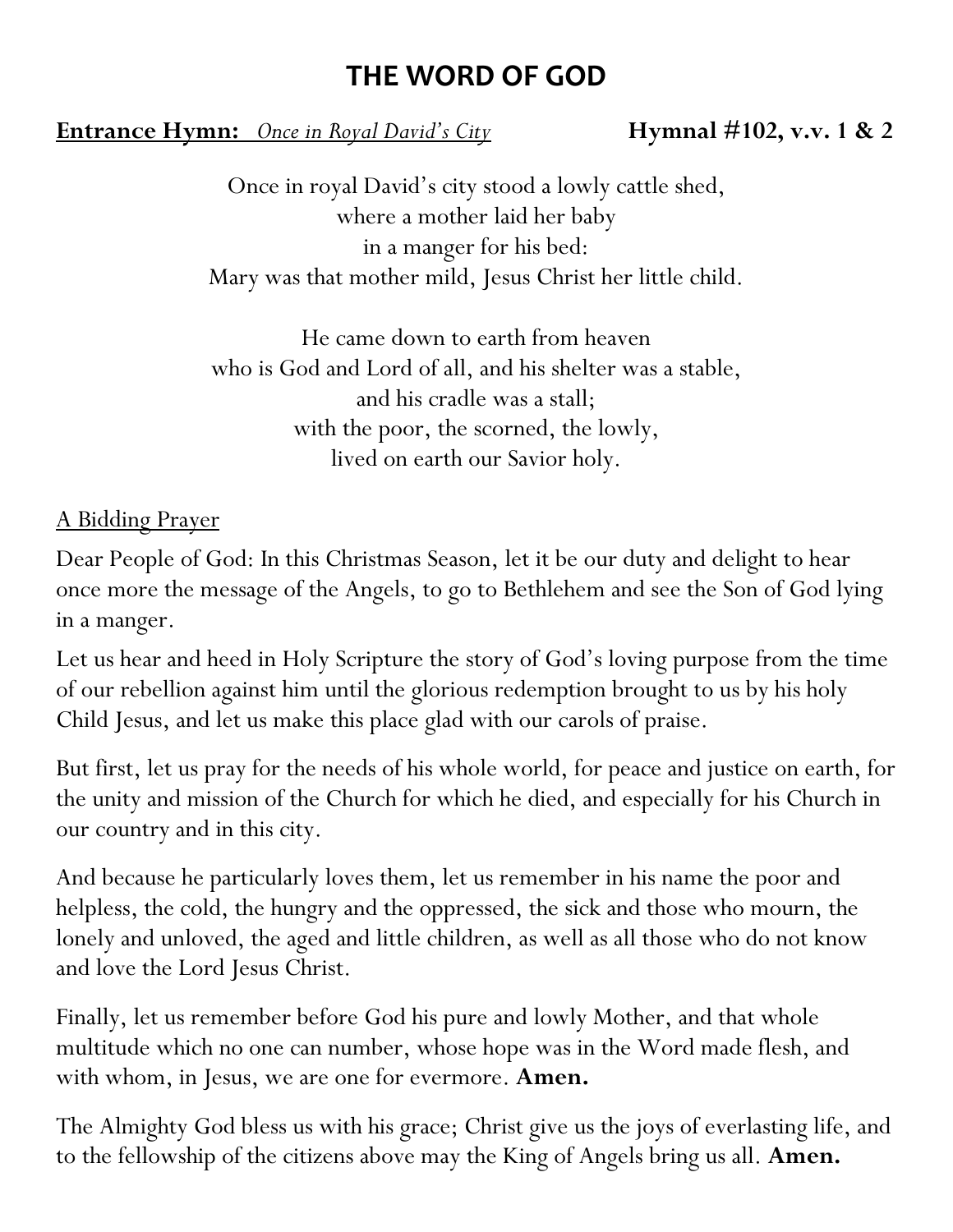The first Nowell the angel did say was to certain poor shepherds in fields as they lay; in fields as they lay, keeping their sheep, on a cold winter's night that was so deep. *Nowell, Nowell, Nowell, Nowell, born is the King of Israel.*

> They looked up and saw a star shining in the east beyond them far, and to the earth it gave great light, and so it continued both day and night. *Nowell, Nowell, Nowell, Nowell, born is the King of Israel.*

### **The Lessons**

### **The First Lesson: Isaiah 9:2-7 Ed Rhodes**

### **Prophecy of the Messiah**

The people who walked in darkness have seen a great light; those who lived in a land of deep darkness—on them light has shined. You have multiplied the nation, you have increased its joy; they rejoice before you as with joy at the harvest, as people exult when dividing plunder. For the yoke of their burden, and the bar across their shoulders, the rod of their oppressor, you have broken as on the day of Midian.

For all the boots of the tramping warriors and all the garments rolled in blood shall be burned as fuel for the fire. For a child has been born for us, a son given to us; authority rests upon his shoulders; and he is named Wonderful Counsellor, Mighty God, Everlasting Father, Prince of Peace.

His authority shall grow continually, and there shall be endless peace for the throne of David and his kingdom. He will establish and uphold it with justice and with righteousness from this time onwards and for evermore.

The zeal of the LORD of hosts will do this.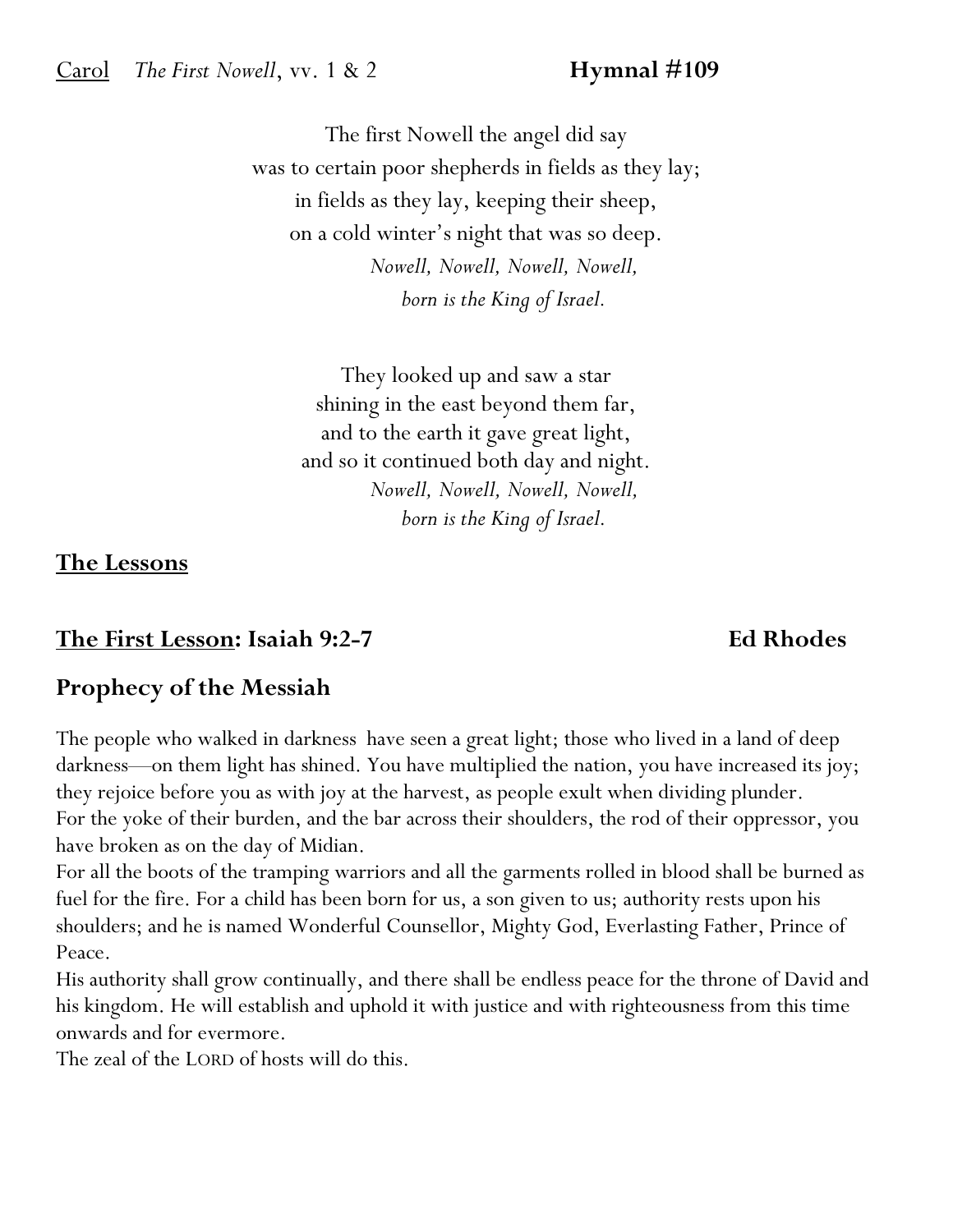Joy to the world! the Lord is come: let earth receive her King; let every heart prepare him room, and heaven and nature sing (repeat 3 times)

Joy to the world! the Savior reigns; let us our songs employ, while fields and floods, rocks, hills and plains, repeat the sounding joy. (repeat 3 times)

### **The Second Lesson: Luke 1:26-38 Pat Smith**

### **The Birth of Jesus Foretold**

In the sixth month the angel Gabriel was sent by God to a town in Galilee called Nazareth, to a virgin engaged to a man whose name was Joseph, of the house of David. The virgin's name was Mary. And he came to her and said, 'Greetings, favoured one! The Lord is with you.' But she was much perplexed by his words and pondered what sort of greeting this might be. The angel said to her, 'Do not be afraid, Mary, for you have found favour with God. And now, you will conceive in your womb and bear a son, and you will name him Jesus. He will be great, and will be called the Son of the Most High, and the Lord God will give to him the throne of his ancestor David. He will reign over the house of Jacob for ever, and of his kingdom there will be no end.' Mary said to the angel, 'How can this be, since I am a virgin?' The angel said to her, 'The Holy Spirit will come upon you, and the power of the Most High will overshadow you; therefore the child to be born will be holy; he will be called Son of God. And now, your relative Elizabeth in her old age has also conceived a son; and this is the sixth month for her who was said to be barren. For nothing will be impossible with God.' Then Mary said, 'Here am I, the servant of the Lord; let it be with me according to your word.' Then the angel departed from her.

**Carol** *The angel Gabriel from heaven came* **Hymnal #265, v.v. 1**

The angel Gabriel from heaven came, his wings as drifted snow, his eyes as flame; "All hail," said he, "thou lowly maiden Mary, most highly favored lady," Gloria!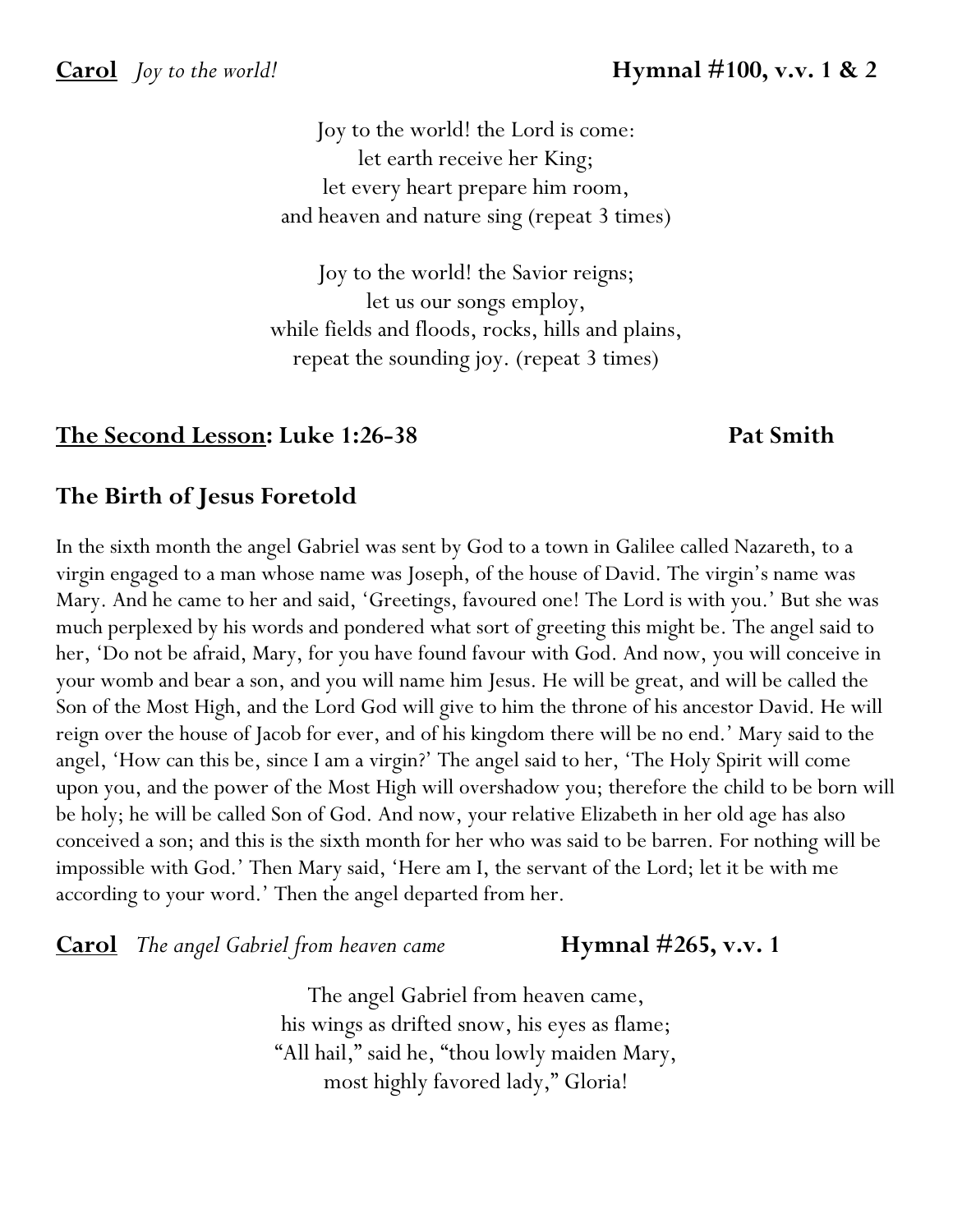Of her, Emmanuel, the Christ, was born in Bethlehem, all on a Christmas morn, and Christian folk throughout the world will ever say- "Most highly favored lady," Gloria!

### **The Third Lesson: Luke 2:1-7 Louise Armitage**

### **The Birth of Jesus**

In those days a decree went out from Emperor Augustus that all the world should be registered. This was the first registration and was taken while Quirinius was governor of Syria. All went to their own towns to be registered. Joseph also went from the town of Nazareth in Galilee to Judea, to the city of David called Bethlehem, because he was descended from the house and family of David. He went to be registered with Mary, to whom he was engaged and who was expecting a child. While they were there, the time came for her to deliver her child. And she gave birth to her firstborn son and wrapped him in bands of cloth, and laid him in a manger, because there was no place for them in the inn.

### **Carol** *Away in a manger* **Hymnal #101, v.v. 1 & 2**

Away in a manger, no crib for his bed, the little Lord Jesus laid down his sweet head. The stars in the bright sky looked down where he lay, the little Lord Jesus asleep on the hay.

The cattle are lowing, the baby awakes, but little Lord Jesus no crying he makes. I love thee, Lord Jesus! Look down from the sky, and stay by my side until morning is nigh.

### **The Fourth Lesson: Luke 2:8-20 Kadri Kallikorm-Rhodes**

### **The Shepherds and the Angels**

In that region there were shepherds living in the fields, keeping watch over their flock by night. Then an angel of the Lord stood before them, and the glory of the Lord shone around them, and they were terrified. But the angel said to them, 'Do not be afraid; for see—I am bringing you good news of great joy for all the people: to you is born this day in the city of David a Saviour, who is the Messiah, the Lord. This will be a sign for you: you will find a child wrapped in bands of cloth and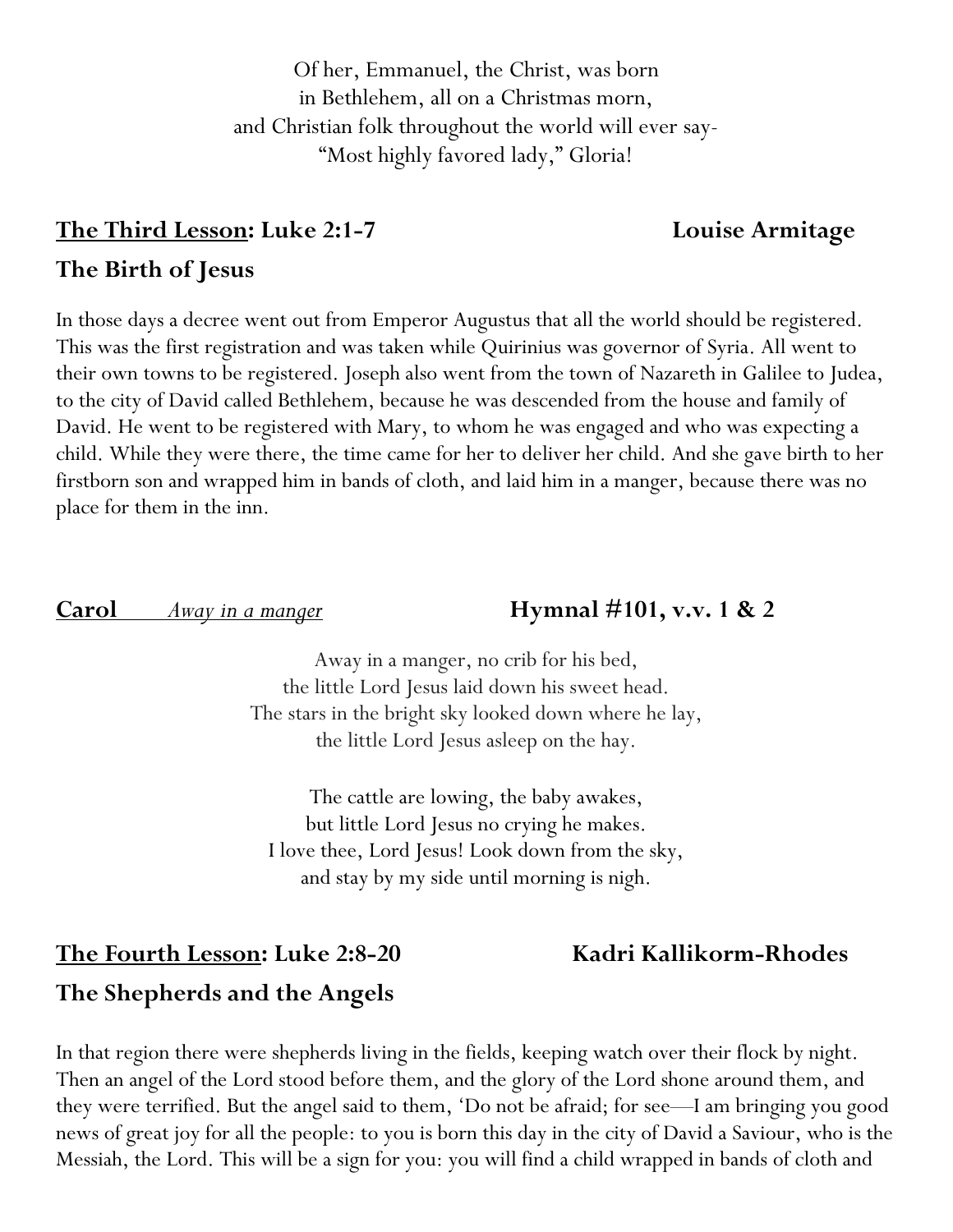lying in a manger.' And suddenly there was with the angel a multitude of the heavenly host, praising God and saying,

'Glory to God in the highest heaven, and on earth peace among those whom he favours!'

When the angels had left them and gone into heaven, the shepherds said to one another, 'Let us go now to Bethlehem and see this thing that has taken place, which the Lord has made known to us.' So they went with haste and found Mary and Joseph, and the child lying in the manger. When they saw this, they made known what had been told them about this child; and all who heard it were amazed at what the shepherds told them. But Mary treasured all these words and pondered them in her heart. The shepherds returned, glorifying and praising God for all they had heard and seen, as it had been told them.

**Carol** *O Little Town of Bethlehem, v.v. 1 & 2* **Hymnal #78**

O little town of Bethlehem, how still we see thee lie! Above thy deep and dreamless sleep the silent stars go by; yet in thy dark streets shineth the everlasting Light; the hopes and fears of all the years are met in thee tonight.

For Christ is born of Mary; and gathered all above, while mortals sleep, the angels keep their watch of wondering love. O morning stars, together proclaim the holy birth! and praises sing to God the King, and peace to men on earth.

### **The Fifth Lesson: Matthew 2:1-12 Isabella Hayes**

### **The Visit of the Wise Men**

In the time of King Herod, after Jesus was born in Bethlehem of Judea, wise men from the East came to Jerusalem, asking, 'Where is the child who has been born king of the Jews? For we observed his star at its rising, and have come to pay him homage.' When King Herod heard this, he was frightened, and all Jerusalem with him; and calling together all the chief priests and scribes of the people, he inquired of them where the Messiah was to be born. They told him, 'In Bethlehem of Judea; for so it has been written by the prophet: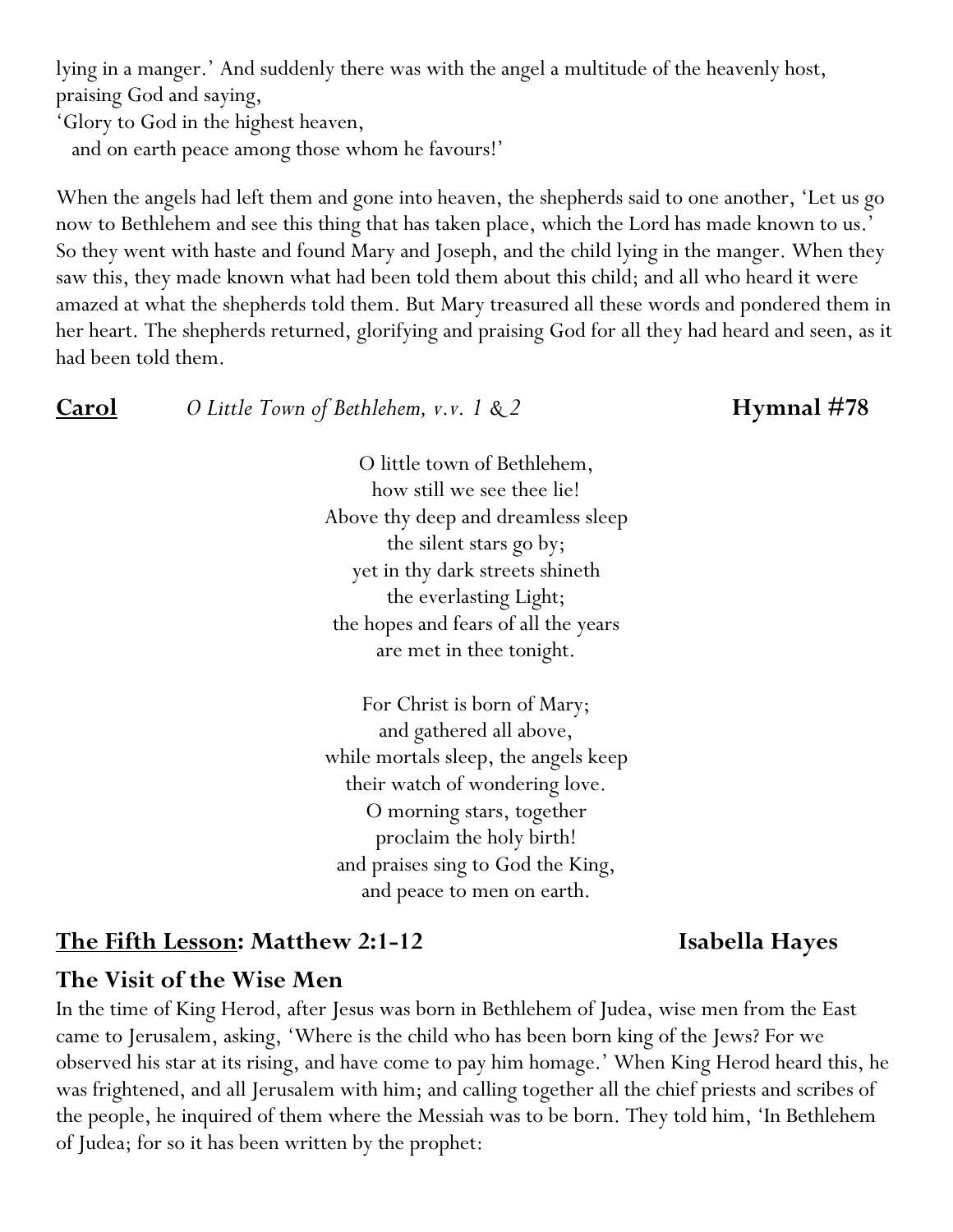"And you, Bethlehem, in the land of Judah, are by no means least among the rulers of Judah; for from you shall come a ruler who is to shepherd my people Israel."

Then Herod secretly called for the wise men and learned from them the exact time when the star had appeared. Then he sent them to Bethlehem, saying, 'Go and search diligently for the child; and when you have found him, bring me word so that I may also go and pay him homage.' When they had heard the king, they set out; and there, ahead of them, went the star that they had seen at its rising, until it stopped over the place where the child was. When they saw that the star had stopped, they were overwhelmed with joy. On entering the house, they saw the child with Mary his mother; and they knelt down and paid him homage. Then, opening their treasure-chests, they offered him gifts of gold, frankincense, and myrrh. And having been warned in a dream not to return to Herod, they left for their own country by another road.

**Carol** *We three kings of Orient are, v. 1* **Hymnal #128** 

We three kings of Orient are, bearing gifts we traverse afar, field and fountain, moor and mountain, following yonder star.  *O star of wonder, star of night, star with royal beauty bright; westward leading, still proceeding, guide us to thy perfect light!*

# **The Sixth Lesson: John 1:1-14 Mary Russell The Word Became Flesh**

In the beginning was the Word, and the Word was with God, and the Word was God. He was in the beginning with God. All things came into being through him, and without him not one thing came into being. What has come into being in him was life, and the life was the light of all people. The light shines in the darkness, and the darkness did not overcome it.

There was a man sent from God, whose name was John. He came as a witness to testify to the light, so that all might believe through him. He himself was not the light, but he came to testify to the light. The true light, which enlightens everyone, was coming into the world.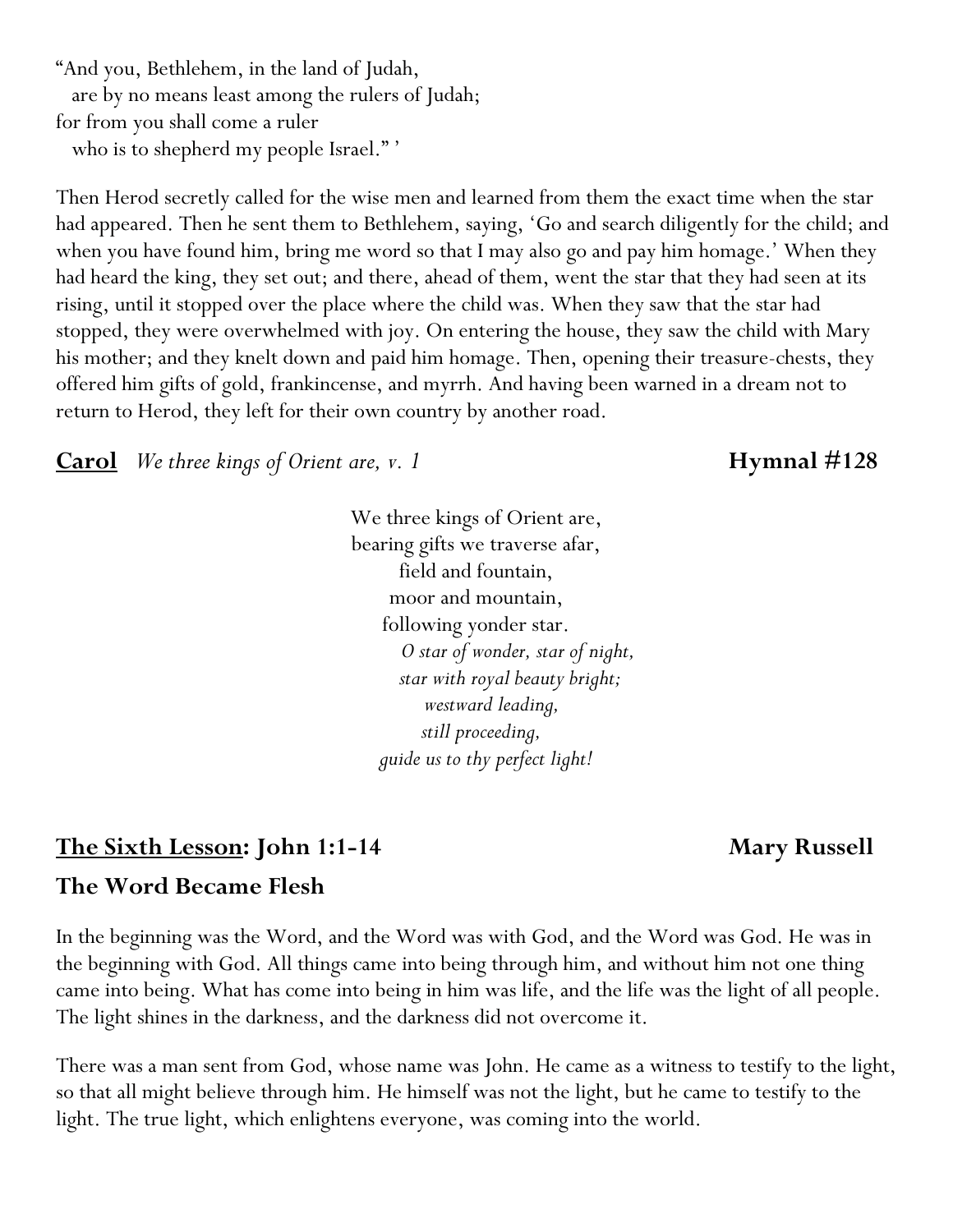He was in the world, and the world came into being through him; yet the world did not know him. He came to what was his own, and his own people did not accept him. But to all who received him, who believed in his name, he gave power to become children of God, who were born, not of blood or of the will of the flesh or of the will of man, but of God.

And the Word became flesh and lived among us, and we have seen his glory, the glory as of a father's only son, full of grace and truth.

**Carol** *Creator of the stars of night, v.v. 1, 3, & 4* **Hymnal #60**

Creator of the stars of night, your people's everlasting light, O Christ, Redeemer of us all, we pray you hear us when we call.

When this old world drew on toward night, you came; but not in splendor bright, not as a monarch, but the child of Mary, blameless mother mild.

At your great Name, O Jesus, now all knees must bend, all hearts must bow: all things on earth with one accord, like those in heaven, shall call you Lord.

# **Concluding Collect** *(for the First Sunday after Christmas)*

Almighty God, you have poured upon us the new light of your incarnate Word: Grant that this light, enkindled in our hearts, may shine forth in our lives; through Jesus Christ our Lord, who lives and reigns with you, in the unity of the Holy Spirit, one God, now and for ever. **Amen**.

The Peace

The peace of the Lord be always with you. **And also with you.**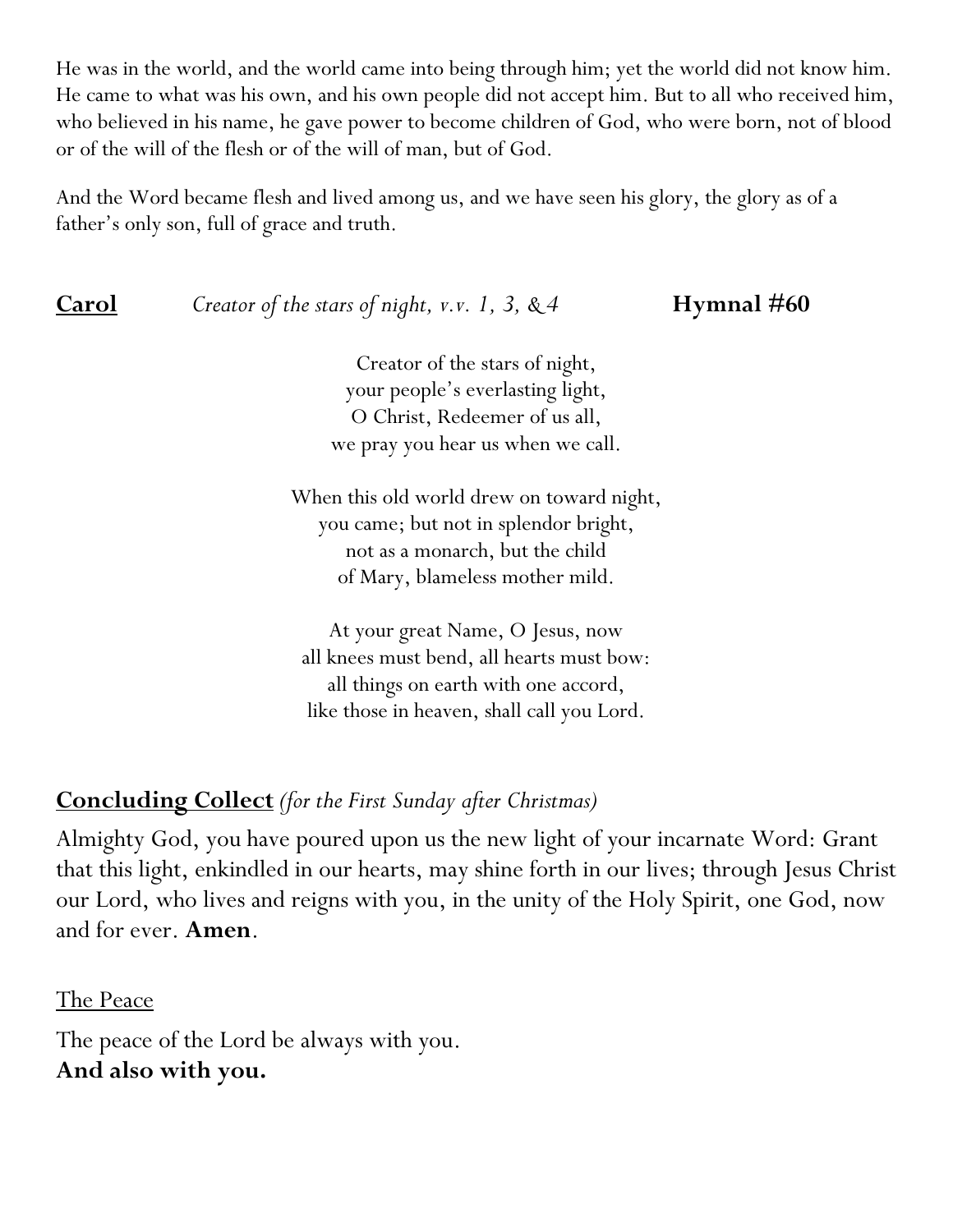### The Blessing

May Almighty God, who sent his Son to take our nature upon him, bless you in this holy season, scatter the darkness of sin, and brighten your heart with the light of his holiness. **Amen**.

May God, who sent his angels to proclaim the glad news of the Savior's birth, fill you with joy, and make you heralds of the Gospel. **Amen**.

May God, who in the Word made flesh joined heaven to earth and earth to heaven, give you his peace and favor. **Amen**.

And the blessing of God Almighty, the Father, the Son, and the Holy Spirit, be upon you and remain with you forever. **Amen**.

Closing Hymn *Go Tell it on the Mountain* **99, Blue Hymnal**

*Go tell it on the mountain, over the hills and everywhere; go tell it on the mountain, that Jesus Christ is born!*

While shepherds kept their watching o'er silent flocks by night, behold, throughout the heavens there shone a holy light.

*Refrain*

The shepherds feared and trembled when lo! above the earth rang out the angel chorus that hailed our Savior's birth.

### *Refrain*

Down in a lowly manger the humble Christ was born, and God sent us salvation that blessèd Christmas morn.

*Refrain*

Dismissal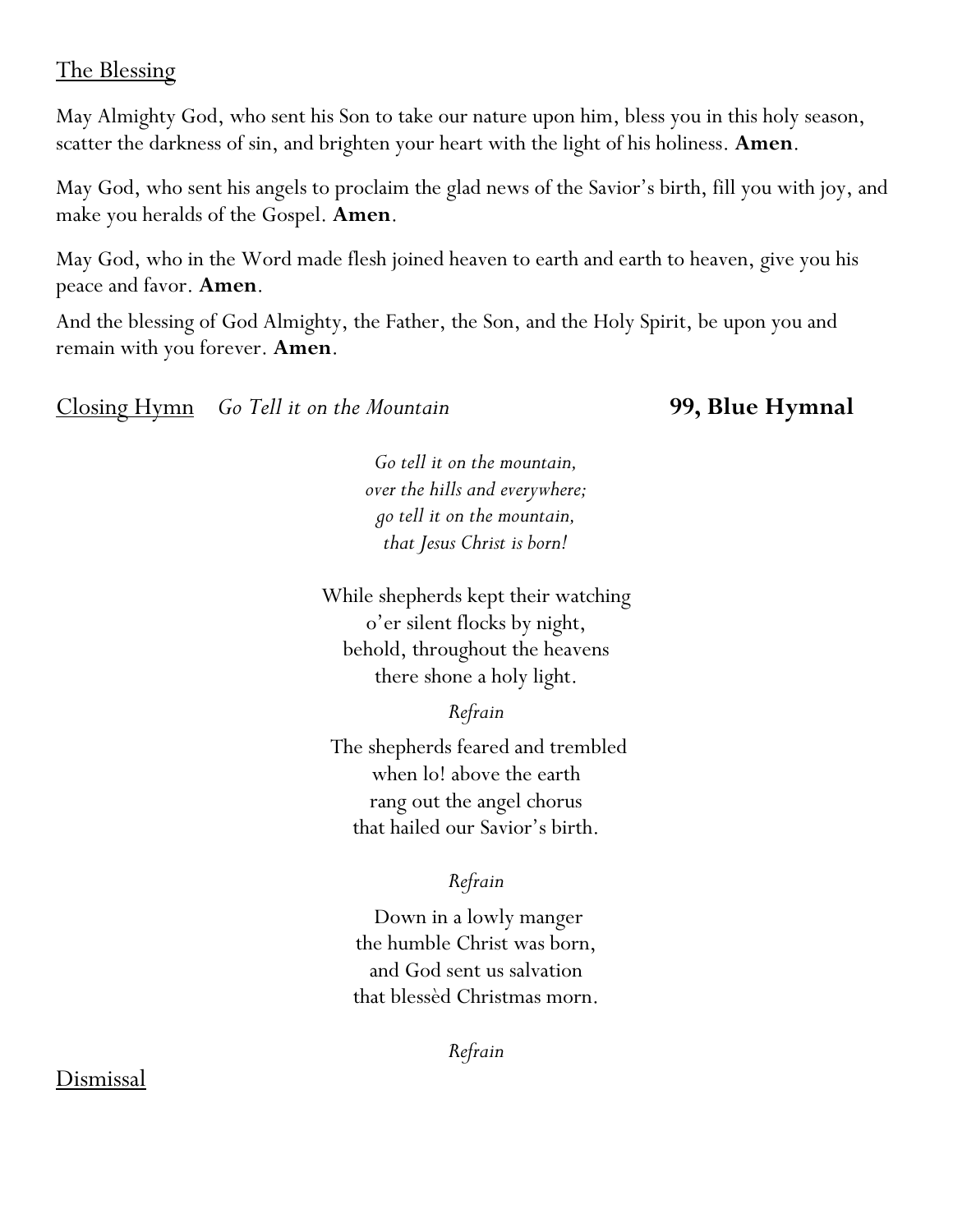The Christmas Flower Decorations are Given to the Glory of God by:



Laura Barlow

In Loving Memory of Robert Barlow, and Elizabeth Shatto.

❖ Maggie Beatty and Family

## In Loving Memory of Al Beatty.

❖



In Loving Memory of our parents Kass & Bob Farr, and Jean & John Cowart, and Robert Cowart, brother of Jack.

❖

Revs. Fran Gardner-Smith & David Smith

In Loving Memory of Frank & Barbara Gardner, and Judy Smith; In Thanksgiving for the staff at St. Thomas and the Early Learning Center.

❖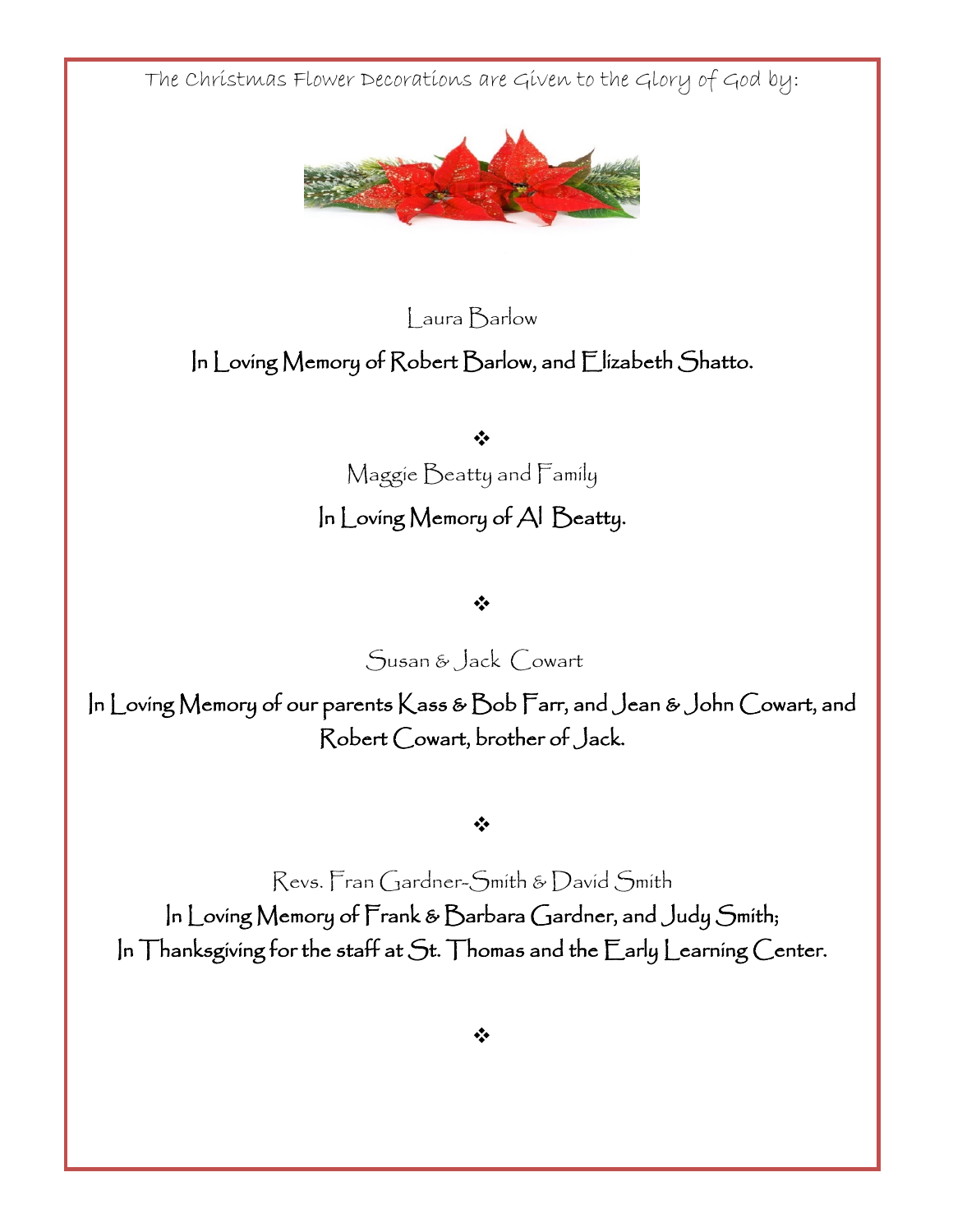The Christmas Flower Decorations are Given to the Glory of God by:



Betsy & Peter Reddaway In Loving Memory of our parents.

❖

Thomas, Colin and Will Regan

In Thanksgiving for their grandparents, Nancy and Bill Hightower.

❖

Berta & Wade Smith

In Loving Memory of our son, Ward Willis; and

In Thanksgiving for our granddaughter Reagan Smith.

❖

Pat & David Smith

In Loving Memory of our mothers: Geraldine S. Smith and Janice H. Younger.

❖ Becky Ventorini

In Thanksgiving for my family who makes me feel grateful everyday.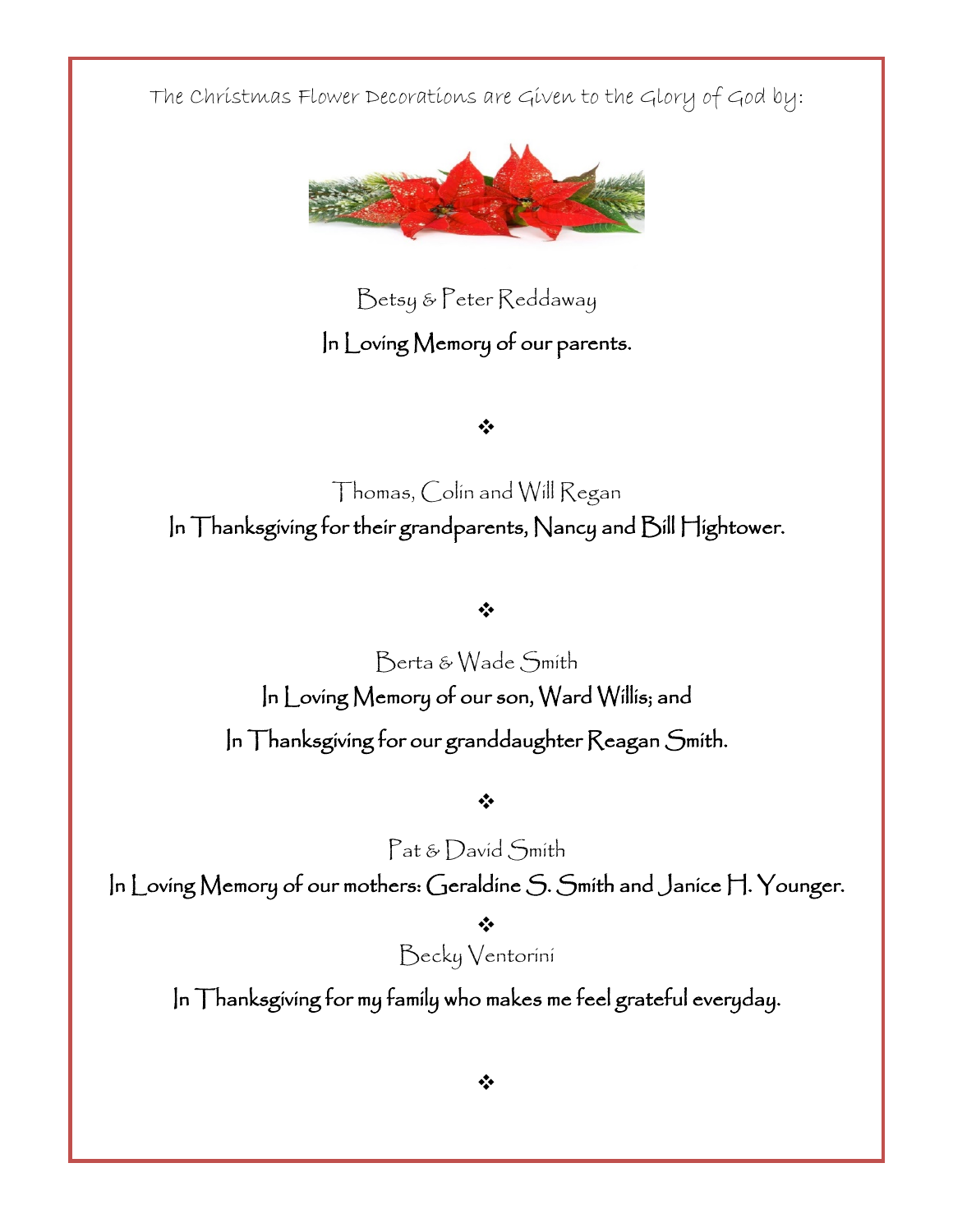### **Year-End Financial Planning**

As you embark on your year-end tax planning, I want to draw your attention to-some important information related to St. Thomas and year-end planning:

**Deadline for Cash Donations** – Your cash/check donations must be physically received at the church by December 31, 2021, or postmarked by the  $31<sup>st</sup>$ , if you mail them. No exceptions.

**E-giving -** Giving credit will be recorded the date you enter your e-giving transaction and must be by December 31, 2021.

**Deadline for Stock Donations** – Your stock should be in St. Thomas' account at our brokers, Cetera, by December 31. **We encourage you to transfer the stock immediately** rather than towards the end of the month, as the transfer process can take more than a few days.

If you still intend to donate securities, please do so as soon as possible, recognizing there are no guarantees it will be counted as a 2021 contribution.

Thank you for your continued generous support of St. Thomas and its mission as we embark on our mission programs. Don't hesitate to contact our accountant, Mary Cyrus, on **703-442-0330** or at **Accountant**(*a*) sthomas mclean.org. Or you can reach out to me when I return Sunday, December 19, on **703-338-0974** or at **[pysmith51@gmail.com](mailto:pysmith51@gmail.com)**

Faithfully yours, Pat Smith, Treasurer

**Office Hours**  The Parish Office is closed from December 29th thru Monday, January 3rd. Tuesday, January 4<sup>th</sup>, regular Office hours resume 9:00 am – 3:00 pm.

### **ECW Next Hybrid Meeting – Sunday January 9, 2021 Please make note of the new start time – 8:45 am**

All Women of St. Thomas are invited to join us for the next ECW Meeting on Sunday January 9th at 8:30 a.m. (new start time!) in person and on Zoom. A Zoom link will be sent out closer to the date.

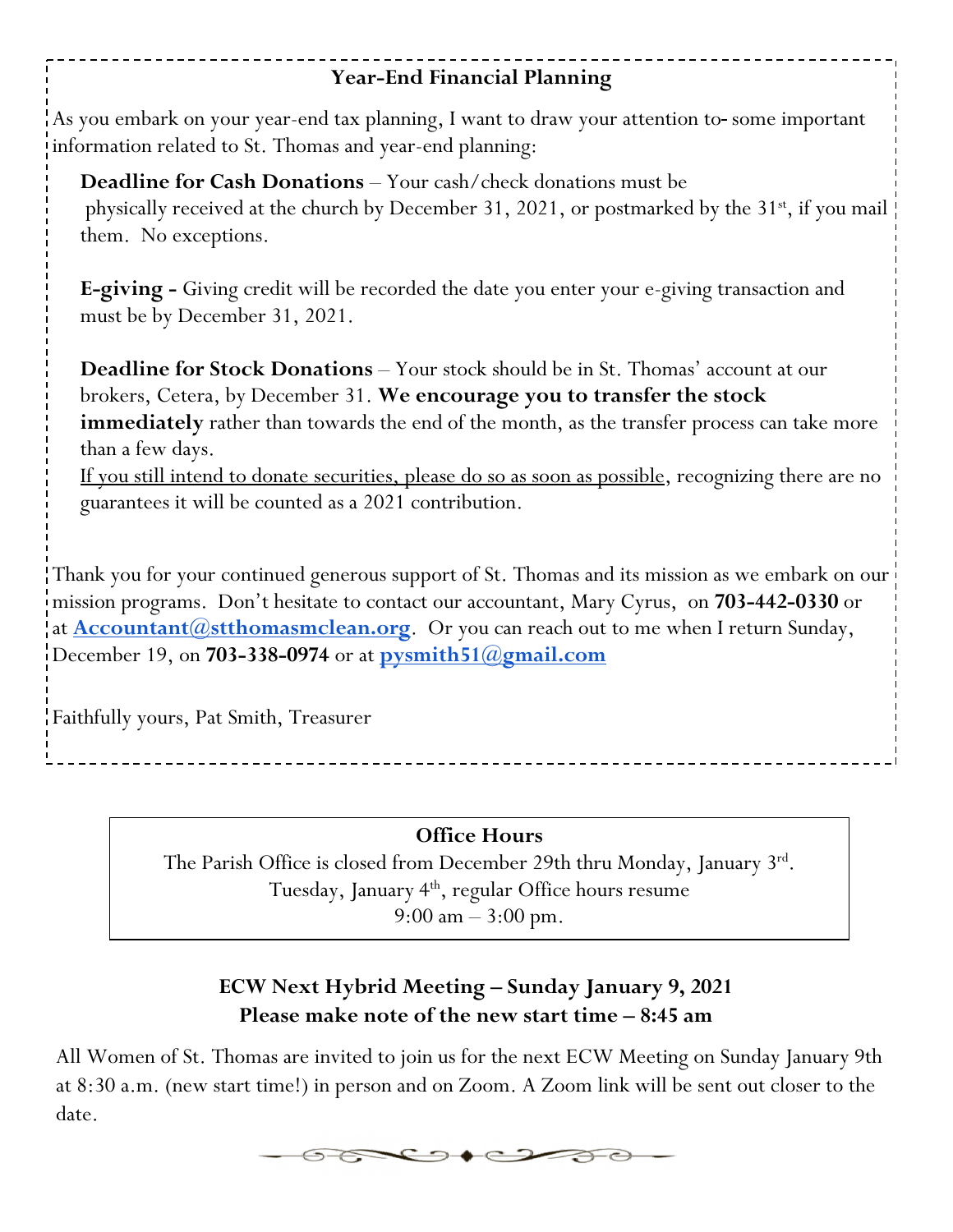### **Pies for Haiti & Afghan Refugees**

Pat Smith will make you either a 9-inch pie for \$25 or three (3) small pies of the same kind for \$30,



the *proceeds of which will go to assist Haiti in its recovery or for Afghan ally refugees settling in our area*. Popular fruit pies are apple, apple-cranberry (I have frozen fresh cranberries), apple-raspberry, raspberry or blackberry (when available), strawberry-rhubarb (I have frozen rhubarb), tart cherry, blueberry, and Harvest Moon Pie (apples, cranberries, dried

apricots – sweet and tart). Custard pies are lemon meringue, coconut cream, banana cream, and chocolate pudding pie.

Pat can make vegan fruit pies. Either call Pat on 703-338-0974 or email her at  $pysmith51@gmail.com$  with a week's notice. Fruit pies can successfully be frozen to enjoy at a future date, but custard pies cannot be frozen.

### **Update from the St. Thomas Afghan Discernment Team**

Earlier this week, the St Thomas Afghan refuge response committee met to discern how we will support resettlement. We decided to partner with Ethiopian Community Development Council, a recognized nonprofit that has long undertaken resettlement. We liked that they are structured and responsive.

Our first project is to ready two apartments for families (size and ages of children are not yet known). We will collect furniture, linens, pots and pans, dishes, even stocking a pantry with staples. Susan Burk is creating a Sign-up Genius specifying what is needed so parishioners can mark what they can provide. Items should be new or like new. Another method is to order the items from Amazon. If you choose this option, don't forget to use Amazon Smile and designate St. Thomas as your non-profit, so St. Thomas derives benefit. The third method to support Afghan refugees is by donating funds through the St Thomas Giving Portal.

A link to the Sign Up Genius will be sent as soon as we hear from ECDC about the size of the families whose apartments we will furnish.

Please do not bring any items to church until we know when the families will be moving in. Thank you for considering this opportunity to help those families who risked their lives to support our government presence in Afghanistan.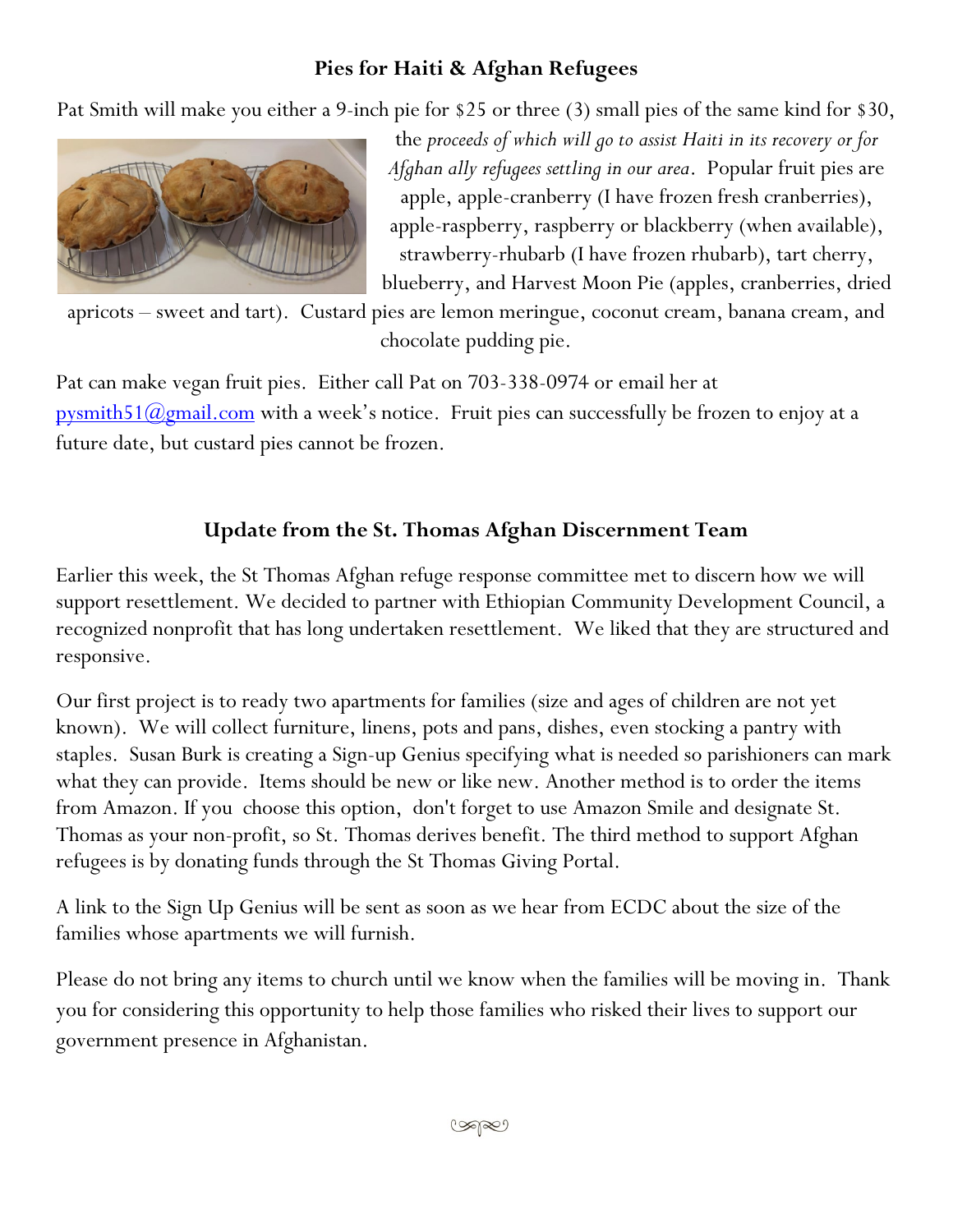### **Women Gathering Zoom Meetup**

The next Women Gathering Zoom meetup is **Thursday, January 13th**, **from 4:30-5:15 pm.** We will be looking at the lives of two women in the Bible--Deborah and Rahab. Fran will lead the discussion based on the book *Bible Women: All Their Words and Why They Matter* by Lindsey Freeman. To purchase it, click **HERE**.

St. Thomas Episcopal Church invites you to a scheduled Zoom meeting. <https://us02web.zoom.us/j/87242612804?pwd=SXNCKytJVEpSM2VvUC9RditsTjNRZz09>

Meeting ID: 872 4261 2804 Passcode: 201069



IS ON **SUNDAY, JANUARY 30, 2021!**

Worship as one congregation at 9:00 AM, Annual Meeting following @ 10:00 AM.

### **No 8:AM Service!**

 $770$